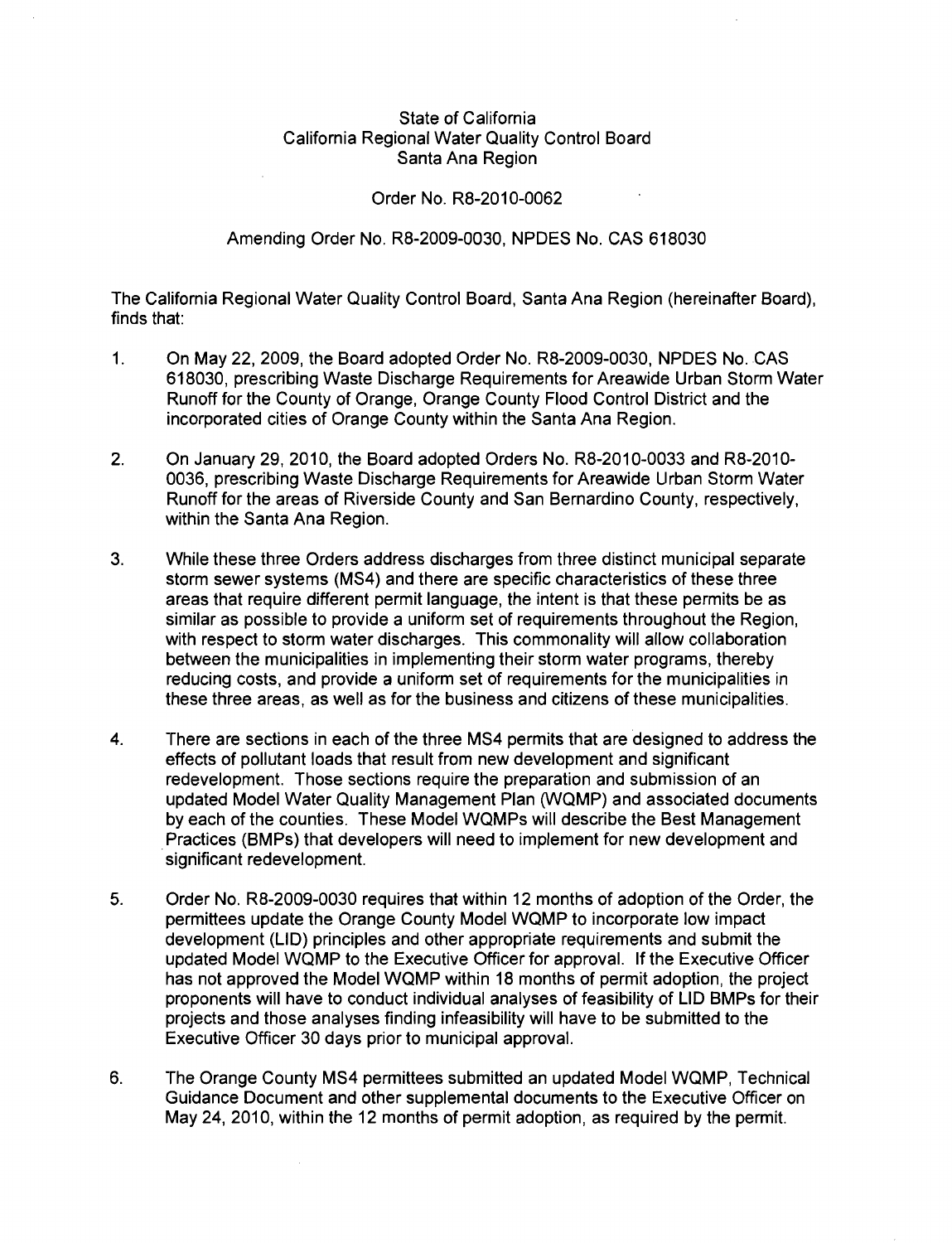The documents have been reviewed by Board staff and direction has been provided for further improvements of the documents. Once Board staff is satisfied that the documents meet permit requirements, they will be open to a 30-day public comment period, followed by consideration for approval by the Board at a public hearing.

- 7. Orders No. R8-2010-0033 and R8-2010-0036 each requires that within 18 months of adoption of the Order, the Riverside and San Bernardino County permittees, respectively, update the Model WQMPs for each respective County to incorporate LID principles and other appropriate requirements and submit the updated Model WQMPs to the Executive Officer for approval.
- 8. The Orange County permittees have requested for an extension of the deadlines specified in their permit for updating the WQMP and other related documents in order to allow effective collaboration between the three counties in preparing their respective Model WQMPs and associated documents. Board staff has reviewed this request and finds that by providing the additional time requested by Orange County (in most cases, a six months extension of the deadlines specified in the permit), all permittees in the three counties could benefit through the collaborative process. The permit is being reopened for the limited purpose of extending the deadlines for submission and approval of the updated WQMP and associated documents.
- 9. The Orange County permittees must prepare watershed maps identifying hydromodification concerns including the identification of areas where infiltration is possible and appropriate. These maps cannot be prepared until the criteria used to evaluate the appropriateness of infiltration have been approved by the Board. Board staff has reviewed the request that the deadline for submittal of the watershed maps be extended by one year, to May 22, 2011 and finds the request reasonable.
- 10. Title 40 of the Code of Federal Regulations, section 122.62, provides that Order No. R8-2009-0030 may be modified if new information that was not available at the time of permit issuance becomes available, and that the information would have justified different permit conditions at the time of permit issuance. (40 CFR § 122.62, subd. (a)(2).) In this case, the agreement to collectively develop strategies to address the LID provisions in the various MS4 permits occurred after the Board had adopted Order No. R8-2009-0030. Additionally, when the Board adopted Order No. R8-2009- 0030, conventional economic wisdom failed to recognize both the nature and the depth of the economic recession. Should the Board have been aware of this information at the time of the adoption of Order No. R8-2009-0030, it would have allowed the Orange County permittees additional time to coordinate its efforts with the permittees within Riverside and San Bernardino Counties in an effort to reduce costs and share implementation strategies.
- 11. In accordance with Water Code Section 13389, amending wastewater discharge requirements for this discharge is exempt from those provisions of the California Environmental Quality Act contained in Chapter 3 (commencing with Section 21100), Division 13 of the Public Resources Code.
- 12. The Board has notified the discharger and other interested agencies and persons of its intent to amend waste discharge requirements for the discharge and has provided them with an opportunity to submit their written views and recommendations.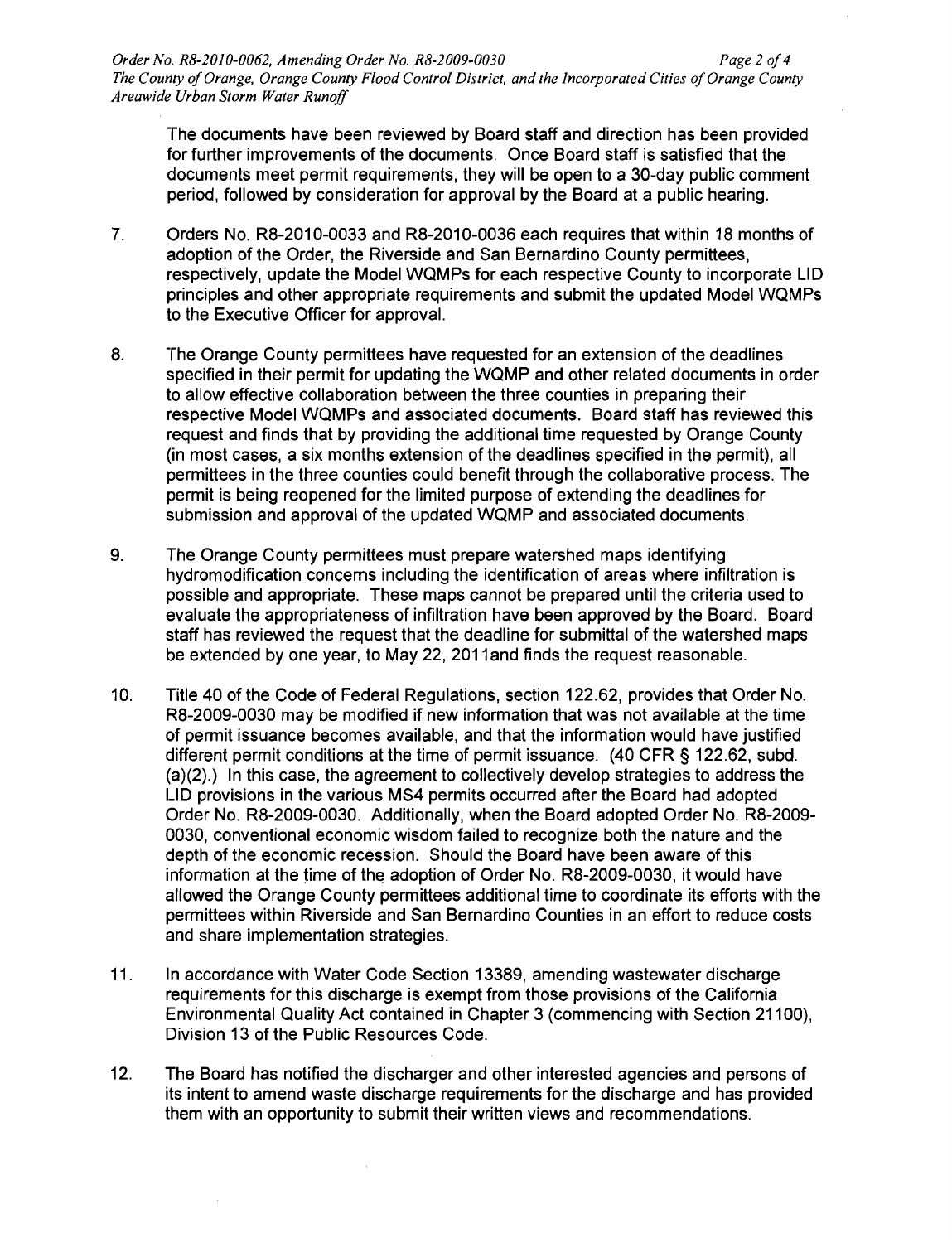13. The Board, in a public meeting, heard and considered all comments pertaining to the discharge.

IT **IS HERBY ORDERED** that Order No. RB-2009-0030 be amended as follows:

- 1. Order No. RB-2009-0030, page 47 of 93, revise Section XII.A.2 to read:
	- 2. Within 12 months of adoption of this order, the principal permittee, in collaboration with the co-permittees, shall develop a guidance document for the preparation of conceptual or preliminary WQMPs to more effectively ensure that water quality protection, including LID principles, is considered in the earliest phases of a project. Within 90 days of approval of the guidance document, each permittee shall revise its LIP to be consistent with the guidance. The permittees are encouraged to require submission of a conceptual WQMP as early in the planning process as possible.
- 2. Order No. RS-2009-0030, page 52 of 93, revise Section XII.B.6 to read:
	- 6. By November 22, 2010, the principal permittee shall develop recommendations for streamlining regulatory agency approval of regional treatment control BMPs. The recommendations should include information needed to be submitted to the Board for consideration of regional treatment control BMPs. At a minimum, it should include: BMP location; type and effectiveness in removing pollutants of concern; projects tributary to the regional treatment system; engineering design details; funding sources for construction, operation and maintenance; and parties responsible for monitoring effectiveness, operation and maintenance.
- 3. Order No. RS-2009-0030, page 53 of 93, revise Section XII.C.1 to read:
	- 1. Within 12 months of adoption of this order, the permittees shall update the model WQMP to incorporate LID principles (as per Section XII.C) and to address the impact of urbanization on downstream hydrology (as per Section XII.D) and a copy of the updated model WQMP shall be submitted for review and approval by the Executive Officer<sup>55</sup>. As provided in Section XII.J, 90 days after approval of the revised model WQMP, priority development projects shall implement LID principles described in this section, Section XII.C. To the extent that the Executive Officer has not approved the feasibility criteria by May 22, 2011, as provided in Section XII.E.1, the infeasibility of implementing LID BMPs shall be determined through project specific analyses, each of which shall be submitted to the Executive Officer, 30 days prior to permittee approval.
- 4. Order No. RS-2009-0030, page 58 of 93, revise Section XII.D.5, paragraph 3 to read:
	- 5. The maps and a model plan for one watershed shall be prepared by May 22, 2011. The model Plan should specify hydromodification management standards for each sub-watershed and provide assessment tools. In the